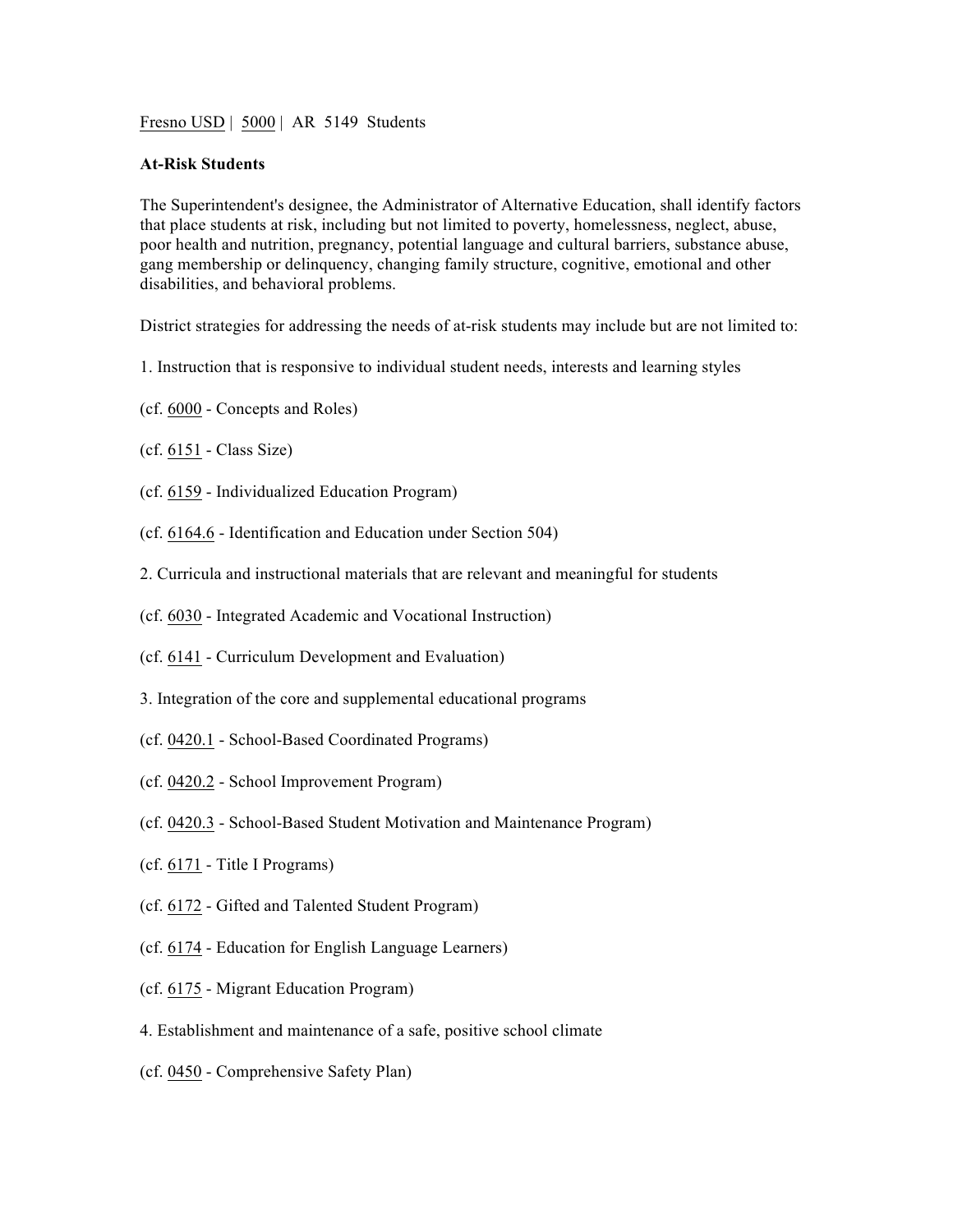(cf. 5137 - Positive School Climate)

(cf. 5144 - Discipline)

5. Availability of effective support services

(cf. 1020 - Youth Services)

(cf. 5141.6 - School-Based Health and Social Services)

(cf. 6164.2 - Guidance/Counseling Services)

6. Collaboration with other agencies and community organizations in the delivery of services for children and families

(cf. 1400 - Relations Between Other Governmental Agencies and the Schools)

7. Parent support and involvement and/or parent education

(cf. 6020 - Parent Involvement)

8. Efforts to increase student attendance

(cf. 5113 - Absences and Excuses)

9. Availability of resources targeted to meet the needs of at-risk students

(cf. 3100 - Budget)

10. Staff development on the identification of student needs and strategies for addressing those needs

(cf. 4131 - Staff Development)

(cf. 4231 - Staff Development)

(cf. 4331 - Staff Development)

11. Adult-student connections and activities to help students develop a sense of belonging at school

(cf. 1240 - Volunteer Assistance)

(cf. 6164.5 - Student Study Teams)

12. Additional instructional assistance, especially efforts that can accelerate learning to help students meet grade-level standards